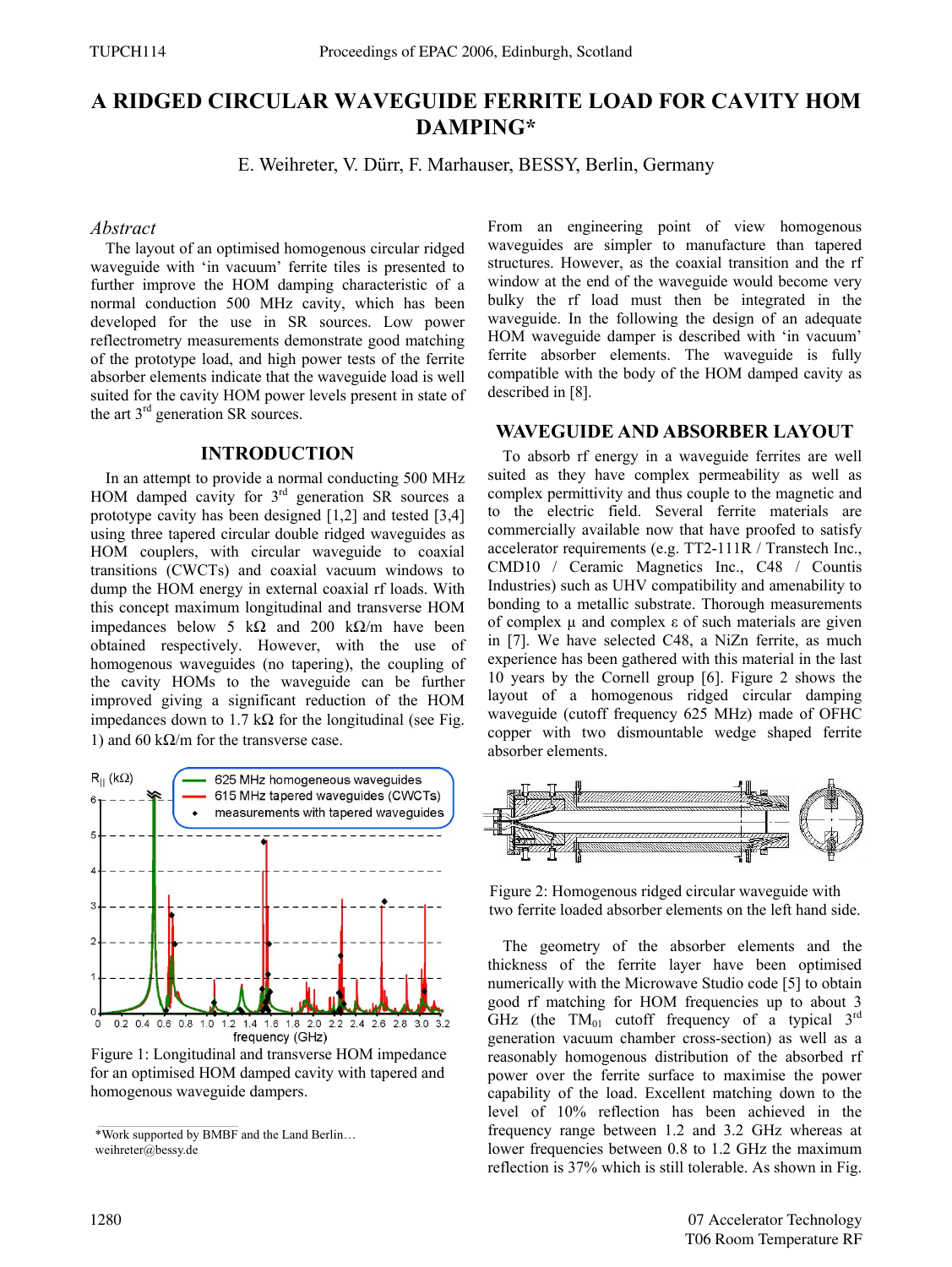3 measurements of the reflection factor S11 for a low power prototype are in reasonable agreement with the simulations.



Figure 3: Simulation of S11 and time domain reflectrometry measurement for the waveguide absorber.

## **ENGINEERING CHALLENGES**

The technical challenge in manufacturing the absorber elements is the bonding of the ferrites on a cooled metallic substrate with high thermal conductance, as the heat generated in the ferrite by the HOM fields must be removed efficiently. To our knowledge brazing and soldering are the only technologies to satisfy the constraints put on thermal conductance and UHV conditions. However, there is an inherent problem related with the difference in the linear thermal expansion coefficient between ferrites and metals (e.g.  $\Delta l/l = 8$ . 10-6/°C for C48, Δl/l = 16.8 10-6/°C for copper) which introduces thermal stresses in the ferrite layer during bonding and during rf operation.

At Cornell this problem was solved by introducing between the ferrite tiles and the copper substrate a plate made of Elkonite, a sintered tungsten /copper composite material with a thermal expansion coefficient adjustable via the copper content. We have favoured a simpler solution by soldering the ferrite tiles directly on the copper substrate, after annealing at 850 °C in a vacuum furnace to remove internal stresses and obtain a very low mechanical yield point. The prize to be paid is that the "soft" copper must not be work hardened in even the slightest fashion during assembly and operation. Otherwise, the induced mechanical stresses will fracture the ferrite the first time it is heated. Therefore careful design of the mechanical connection between the absorber element and the waveguide is mandatory. Figure 4 shows a simulation of the stress distribution in the absorber element introduced by an assumed axial force of  $10^3$  N exerted by the screws to mount the element in the waveguide, indicating that the region of the ferrite tiles is not affected by the induced stress.

To reduce the peak thermal stress during operation (and bonding) relatively small ferrite tiles (19.6 x 16.6 mm) have been used and all corners and edges on the upper surface were carefully rounded.

To minimize the thermal stress during bonding of the ferrites it is clear that the process temperature should be as low as possible, which favours soldering at low temperatures, but high enough to make sure that the operating temperature is always below the melting point of the solder material.



Figure 4: Stress distribution in the absorber element assuming an axial force of  $10<sup>3</sup>$  N exerted by the screws. Maximum stress in the ferrite region is below 80  $N/mm^2$ in contrast to  $800 \text{ N/mm}^2$  at the boundary to the waveguide

We made soldering tests using  $Au(80\%)\text{Sn}(20\%)$ , an eutectic alloy with a 280°C liquidus, and  $Sn(90\%)Ag(10\%)$  a non-eutectic alloy with a 295 °C liquidus and a 221°C solidus. For cost and simplicity reasons a  $Sn(90\%)Ag(10\%)$  foil with 0.1 mm thickness was used finally for soldering the prototype absorber elements at a temperature of 370°C under vacuum. For good adhesion between the solder and the ferrite the tiles have been sputtered before soldering with a 40 nm layer of Ti followed by a graded 300 nm layer of Ti and Cu using two sputter guns and a final 500 nm layer of Cu.

## **POWER TESTS**

The total HOM power to be absorbed in the damping elements of a HOM damped cavity depends on the residual HOM impedance spectrum of the cavity and on the single bunch current, the bunch frequency and, most sensitively, on the bunch length of the storage ring under consideration. Conservative estimates have shown [9] that for many state of the art  $3<sup>rd</sup>$  generation rings as ALBA/Spain , ALS/USA, BESSY II/Germany, ELET-TRA/Italy, SLS/Switzerland operating with 500 MHz rf systems the total HOM power absorbed per cavity will not exceed 1.2 kW. Assuming that additional 1.2 kW of power will be absorbed from the fundamental mode